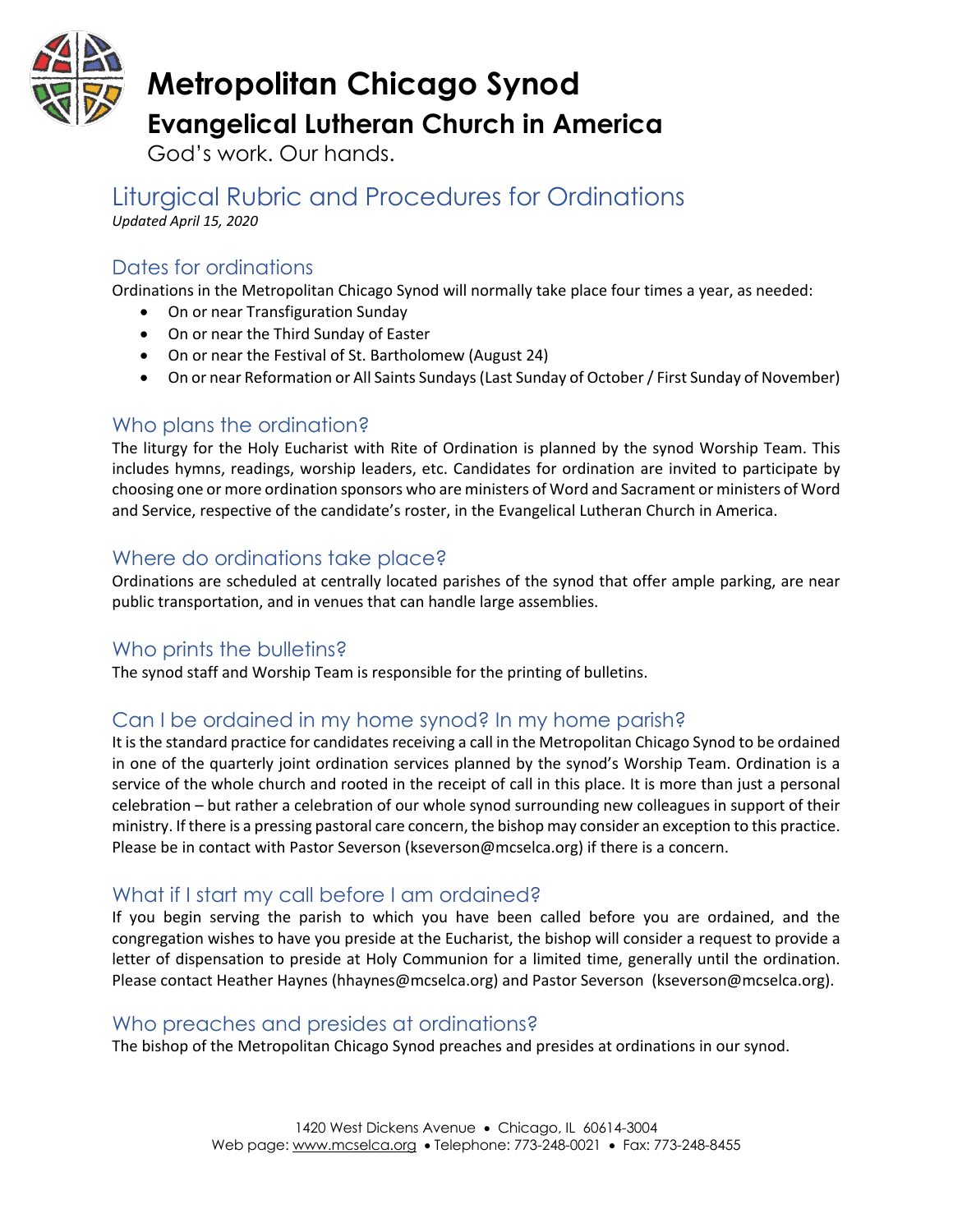#### What do I need to do to prepare for the Ordination Eucharist?

- Spiritual preparation leading up to the ordination, including designated time for prayer, reflection, and study of Holy Scripture;
- Reflection on the rite of ordination itself (Occasional Services for the Assembly);
- Invite sponsors that are rostered ministers of the ELCA from your respective roster, and forward those names on to the appropriate Associate to the Bishop and the chair of the Worship Team, Pastor Severson (kseverson@mcselca.org) and Pastor Christina Klein (pastorcklein@gmail.com), at least three weeks before the ordination;
- Procure a red stole and alb;
- Send out invitations to any family, friends you wish to invite;
- Encourage and invite members of your calling congregation, as well as any congregation that participated in your formation, to attend the liturgy.

#### What about installation?

Installation occurs after the ordination and is a separate event, scheduled with the Associates to the Bishop assigned to their conference, and planned in consultation with them.

South and Northeast – Pastor Robert Biekman (rbiekman@mcselca.org) Northwest and West - Pastor Sunitha Mortha (smortha@mcselca.org) North and Near West – Pastor Kyle Severson (kseverson@mcselca.org) Central and Southwest – Pastor Kathy Nolte (knolte@mcselca.org)

The exception to this is when there are no other candidates for ordination. In this case, the ordination and installation can occur in the same liturgy at the calling congregation.

# **SCHEDULE**

#### One month before the ordination:

• The chair of the Worship Team will be in contact with candidates for ordination to inform them of synodical policies regarding ordinations.

Three weeks before the ordination:

- Candidates inform the chair of the Worship Team and Associate to the Bishop relating to the Worship team of the names of their ordination sponsors;
- Synod issues e-mail invitation to rostered ministers of the synod;
- Candidates send out invitations to family and friends;
- Candidates have in-hand their red stole.

#### Two weeks before the ordination:

• Deadline for those to be ordained. Those who are voted on after this time will be moved to the next ordination.

#### Day of Ordination:

• Candidates arrive at host congregation two hours before the ordination liturgy begins. This is a vital requirement, because we will be rehearsing the entire service so that everything will run smoothly.